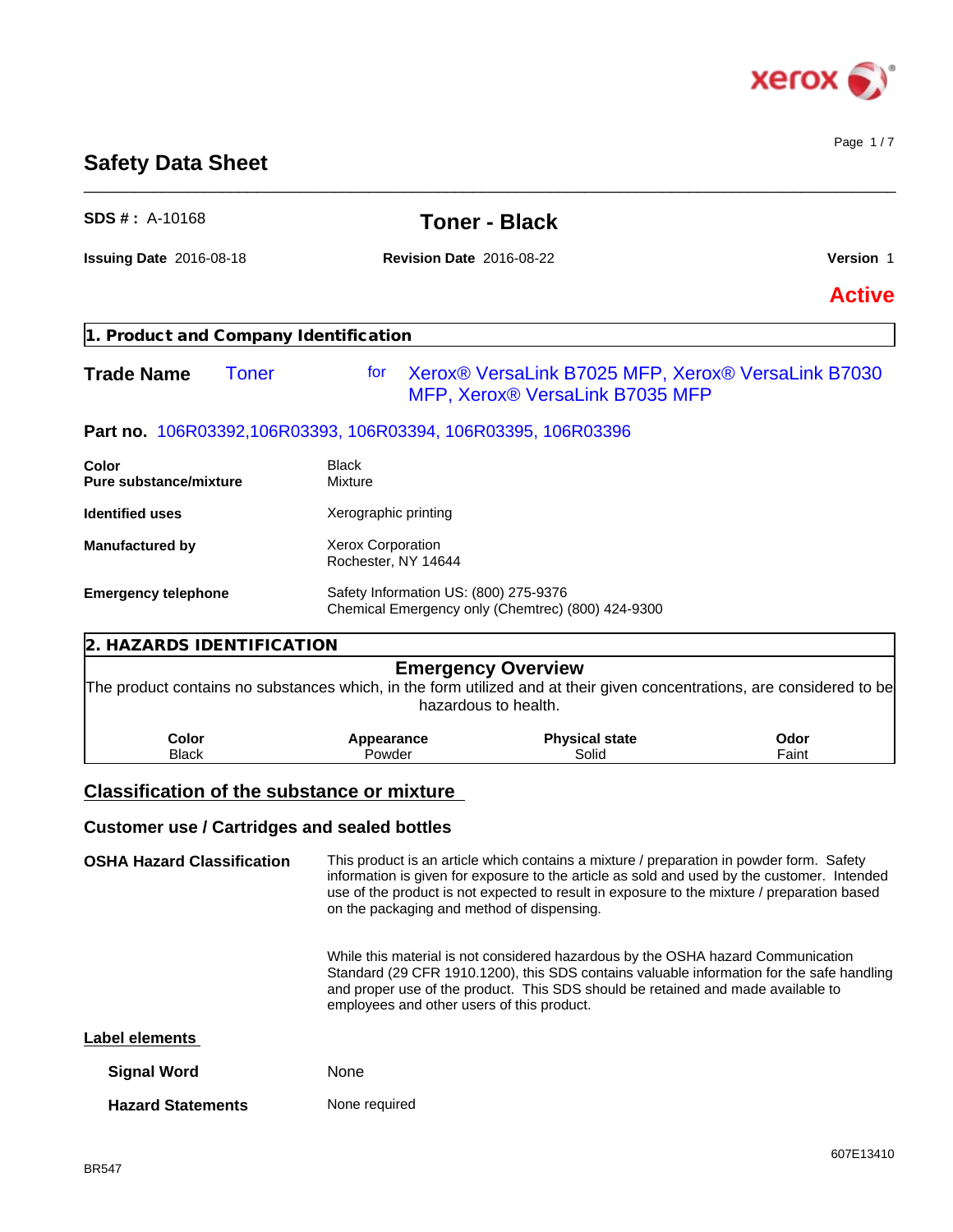

\_\_\_\_\_\_\_\_\_\_\_\_\_\_\_\_\_\_\_\_\_\_\_\_\_\_\_\_\_\_\_\_\_\_\_\_\_\_\_\_\_\_\_\_\_\_\_\_\_\_\_\_\_\_\_\_\_\_\_\_\_\_\_\_\_\_\_\_\_\_\_\_\_\_\_\_\_\_\_\_\_\_\_\_\_\_\_\_\_\_\_\_\_\_ **SDS # :** A-10168 **Toner - Black** Page 2 / 7

## **Precautionary Statements** None required

# **Potential Health Effects**

| <b>Principle Routes of Exposure</b>  | Inhalation                                                                                                                                                                   |
|--------------------------------------|------------------------------------------------------------------------------------------------------------------------------------------------------------------------------|
| <b>Acute Toxicity</b>                |                                                                                                                                                                              |
| <b>Eves</b>                          | No known effect                                                                                                                                                              |
| <b>Skin</b>                          | No known effect                                                                                                                                                              |
| <b>Inhalation</b>                    | No known effect                                                                                                                                                              |
| <b>Ingestion</b>                     | No known effect                                                                                                                                                              |
| <b>Chronic effects</b>               |                                                                                                                                                                              |
| <b>Chronic toxicity</b>              | No known effects under normal use conditions                                                                                                                                 |
| <b>Main symptoms</b>                 | Overexposure may cause:                                                                                                                                                      |
|                                      | mild respiratory irritation similar to nuisance dust.                                                                                                                        |
| <b>Aggravated Medical Conditions</b> | None under normal use conditions                                                                                                                                             |
| <b>Environmental hazard</b>          | The environmental impact of this product has not been fully investigated. However, this<br>preparation is not expected to present significant adverse environmental effects. |

# **3. COMPOSITION/INFORMATION ON INGREDIENTS**

| Chemical Name    | CAS No.     | Weight %    |
|------------------|-------------|-------------|
| Resin            | Proprietary | 60-80       |
| Paraffin wax     | 8002-74-2   | $5 - 15$    |
| Carbon Black     | 1333-86-4   | $1 - 10$    |
| Amorphous silica | 67762-90-7  | 1-10        |
| Titanium dioxide | 13463-67-7  | $0.5 - 1.5$ |

# **4. FIRST AID MEASURES**

| General advice                    | For external use only. When symptoms persist or in all cases of doubt seek medical advice.<br>Show this material safety data sheet to the doctor in attendance. |
|-----------------------------------|-----------------------------------------------------------------------------------------------------------------------------------------------------------------|
| Eye contact                       | Immediately flush with plenty of water. After initial flushing, remove any contact lenses and<br>continue flushing for at least 15 minutes                      |
| <b>Skin contact</b>               | Wash skin with soap and water                                                                                                                                   |
| <b>Inhalation</b>                 | Move to fresh air                                                                                                                                               |
| Ingestion                         | Rinse mouth with water and afterwards drink plenty of water or milk                                                                                             |
| <b>Notes to physician</b>         | Treat symptomatically                                                                                                                                           |
| <b>Protection of first-aiders</b> | No special protective equipment required                                                                                                                        |

# **5. FIRE-FIGHTING MEASURES**

| <b>Flammable properties</b>    | Not flammable. Will not readily ignite                            |
|--------------------------------|-------------------------------------------------------------------|
| <b>Flash point</b>             | Not applicable                                                    |
| Suitable extinguishing media   | Use water spray or fog; do not use straight streams, Foam         |
| Unsuitable extinguishing media | Do not use a solid water stream as it may scatter and spread fire |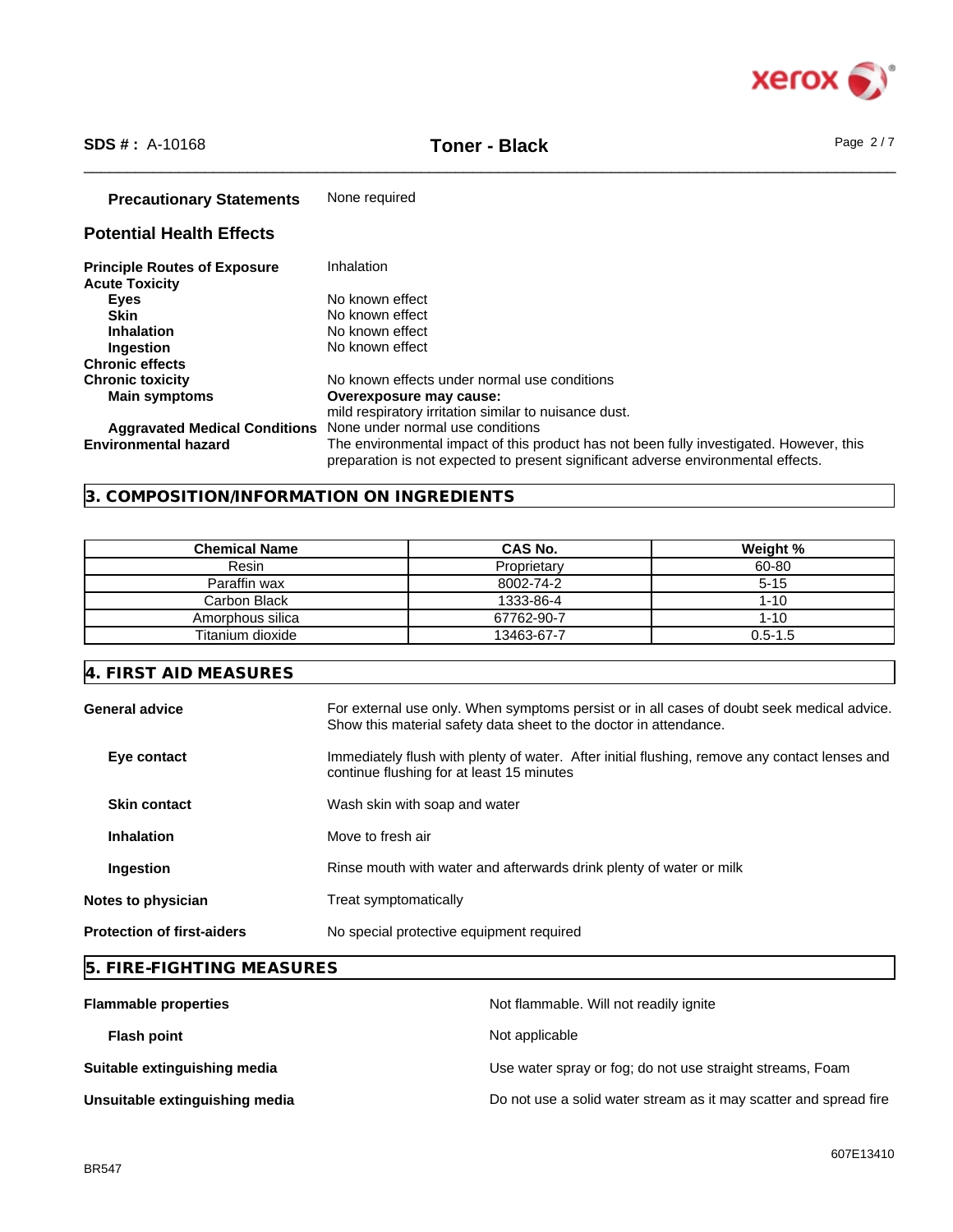

### **Specific hazards arising from the chemical**

Fine dust dispersed in air, in sufficient concentrations, and in the presence of an ignition source is a potential dust explosion hazard

| <b>Hazardous combustion products</b>    | Hazardous decomposition products due to incomplete<br>combustion, Carbon oxides, Nitrogen oxides (NOx) |
|-----------------------------------------|--------------------------------------------------------------------------------------------------------|
| <b>Explosion Data</b>                   |                                                                                                        |
| <b>Sensitivity to Mechanical Impact</b> | Not impact sensitive                                                                                   |
| <b>Sensitivity to Static Discharge</b>  | Fine dust dispersed in air, in sufficient concentrations, and in the                                   |
|                                         | presence of an ignition source is a potential dust explosion                                           |
|                                         | hazard                                                                                                 |

### **Protective Equipment and Precautions for Firefighters**

In the event of fire and/or explosion do not breathe fumes. Wear fire/flame resistant/retardant clothing. Use self-contained pressure-demand breathing apparatus if needed to prevent exposure to smoke or airborne toxins.

| 6. ACCIDENTAL RELEASE MEASURES   |                                               |  |
|----------------------------------|-----------------------------------------------|--|
| <b>Personal Precautions</b>      | Avoid breathing dust                          |  |
| <b>Environmental Precautions</b> | No special environmental precautions required |  |

| <b>Methods for containment</b> | Prevent dust cloud |
|--------------------------------|--------------------|
|                                |                    |

| Methods for cleaning up | Prevent dust cloud, Sweep up or vacuum up spillage and collect in suitable container for<br>disposal, Use non-sparking tools and equipment |
|-------------------------|--------------------------------------------------------------------------------------------------------------------------------------------|
|                         |                                                                                                                                            |

| Other information | The environmental impact of this product has not been fully investigated, However, this |
|-------------------|-----------------------------------------------------------------------------------------|
|                   | preparation is not expected to present significant adverse environmental effects        |

### **7. HANDLING AND STORAGE**

| Advice on safe handling                             | Handle in accordance with good industrial hygiene and safety practice, Avoid dust<br>accumulation in enclosed space, Prevent dust cloud |
|-----------------------------------------------------|-----------------------------------------------------------------------------------------------------------------------------------------|
| <b>Technical measures and storage</b><br>conditions | Keep container tightly closed in a dry and well-ventilated place, Store at room temperature                                             |
| <b>Hygiene measures</b>                             | None under normal use conditions                                                                                                        |

**8. Exposure Controls/Personal Protection**

| <b>Exposure guidelines</b><br><b>Product Information</b>                                                                                                                             | No information available                                                                                                                                                                                                                        |
|--------------------------------------------------------------------------------------------------------------------------------------------------------------------------------------|-------------------------------------------------------------------------------------------------------------------------------------------------------------------------------------------------------------------------------------------------|
| <b>ACGIH TLV TWA</b><br><b>ACGIH TLV TWA</b><br><b>OSHA PEL TWA</b><br><b>OSHA PEL TWA</b><br><b>Xerox Exposure Limit</b><br><b>Xerox Exposure Limit</b><br><b>Other information</b> | 10 mg/m <sup>3</sup> (inhalable particles)<br>3 mg/m <sup>3</sup> (respirable dust)<br>15 mg/m <sup>3</sup> (total dust)<br>$5 \text{ mg/m}^3$ (respirable dust)<br>$2.5 \text{ mg/m}^3$ (total dust)<br>$0.4 \text{ mg/m}^3$ (respirable dust) |

The results obtained from a Xerox sponsored Chronic Toner Inhalation Study demonstrated no lung changes in rats for the lowest (1 mg/m<sup>3</sup> ) exposure level (the level most relevant to potential human exposure). A very slight degree of fibrosis was noted in 25% of animals at the middle (4mg/m<sup>3</sup>) exposure level, while a slight degree of fibrosis was noted in all the animals at the highest (16 mg/m<sup>3</sup>) exposure level. These findings are attributed to "lung overloading", a generic response to excessive amounts of any dust retained in the lungs for a prolonged period. This study was conducted using a special testtoner to comply with an EPA testing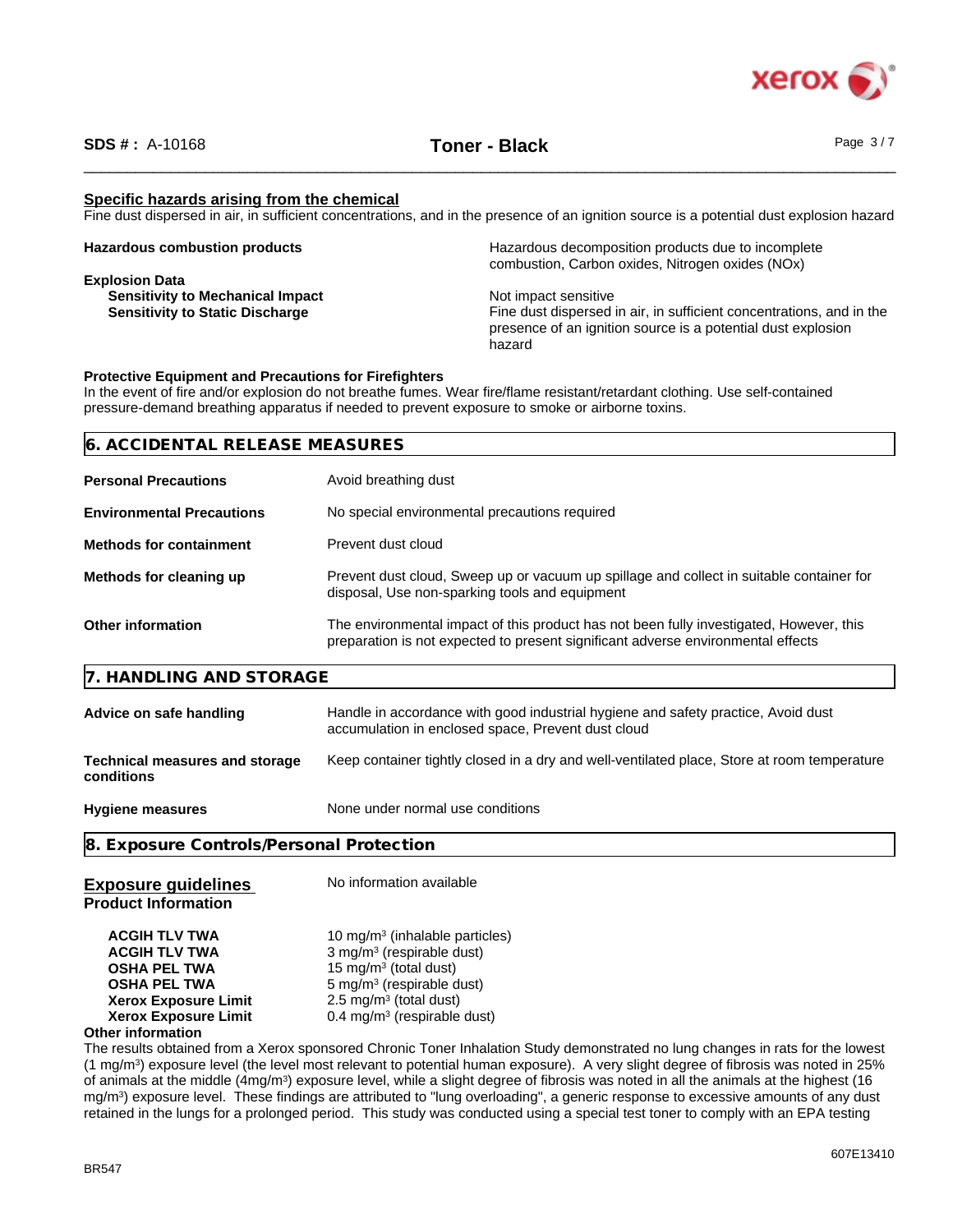

protocol.

## **Occupational exposure controls**

**Engineering measures** None under normal use conditions

# **Personal Protective Equipment**

### **Customer use / Cartridges and sealed bottles**

| <b>Respiratory protection</b> | No special protective equipment required |
|-------------------------------|------------------------------------------|
| <b>Eye/Face protection</b>    | No special protective equipment required |
| Skin and body protection      | No special protective equipment required |
| <b>Hand protection</b>        | No special protective equipment required |

# **9. PHYSICAL AND CHEMICAL PROPERTIES**

| Appearance<br><b>Odor threshold</b><br>рH<br><b>Flash point</b> | Powder<br>Not applicable<br>Not applicable<br>Not applicable |                                             | Odor<br><b>Physical state</b><br>Color<br><b>Boiling</b><br>point/range | Faint<br>Solid<br><b>Black</b><br>Not applicable                                             |
|-----------------------------------------------------------------|--------------------------------------------------------------|---------------------------------------------|-------------------------------------------------------------------------|----------------------------------------------------------------------------------------------|
| <b>Softening point</b>                                          | 49 - 60 °C                                                   | 120 - 140 °F                                | Autoignition<br>temperature                                             | Not applicable                                                                               |
| <b>Flammability Limits in Air</b>                               |                                                              | Not applicable                              |                                                                         |                                                                                              |
| <b>Explosive properties</b>                                     |                                                              | source is a potential dust explosion hazard |                                                                         | Fine dust dispersed in air, in sufficient concentrations, and in the presence of an ignition |
| Vapor pressure                                                  |                                                              | Not applicable                              |                                                                         |                                                                                              |
| Vapor density                                                   |                                                              | Not applicable                              |                                                                         |                                                                                              |
| <b>Water solubility</b>                                         |                                                              | <b>Negligible</b>                           |                                                                         |                                                                                              |
| <b>Viscosity</b>                                                |                                                              | Not applicable                              |                                                                         |                                                                                              |
| <b>Partition coefficient</b>                                    |                                                              | Not applicable                              |                                                                         |                                                                                              |
| <b>Evaporation rate</b>                                         |                                                              | Not applicable                              |                                                                         |                                                                                              |
| Melting point/range                                             |                                                              | Not determined                              |                                                                         |                                                                                              |
| <b>Freezing point</b>                                           |                                                              | Not applicable<br>Not determined            |                                                                         |                                                                                              |
| <b>Decomposition temperature</b><br><b>Specific gravity</b>     |                                                              | $\tilde{}$                                  |                                                                         |                                                                                              |

### **10. STABILITY AND REACTIVITY**

| <b>Reactivity</b>          | No dangerous reaction known under conditions of normal use                                                                                                      |  |
|----------------------------|-----------------------------------------------------------------------------------------------------------------------------------------------------------------|--|
| <b>Stability</b>           | Stable under normal conditions                                                                                                                                  |  |
| Incompatible products      | None                                                                                                                                                            |  |
| <b>Conditions to Avoid</b> | Prevent dust cloud, Fine dust dispersed in air, in sufficient concentrations, and in the<br>presence of an ignition source is a potential dust explosion hazard |  |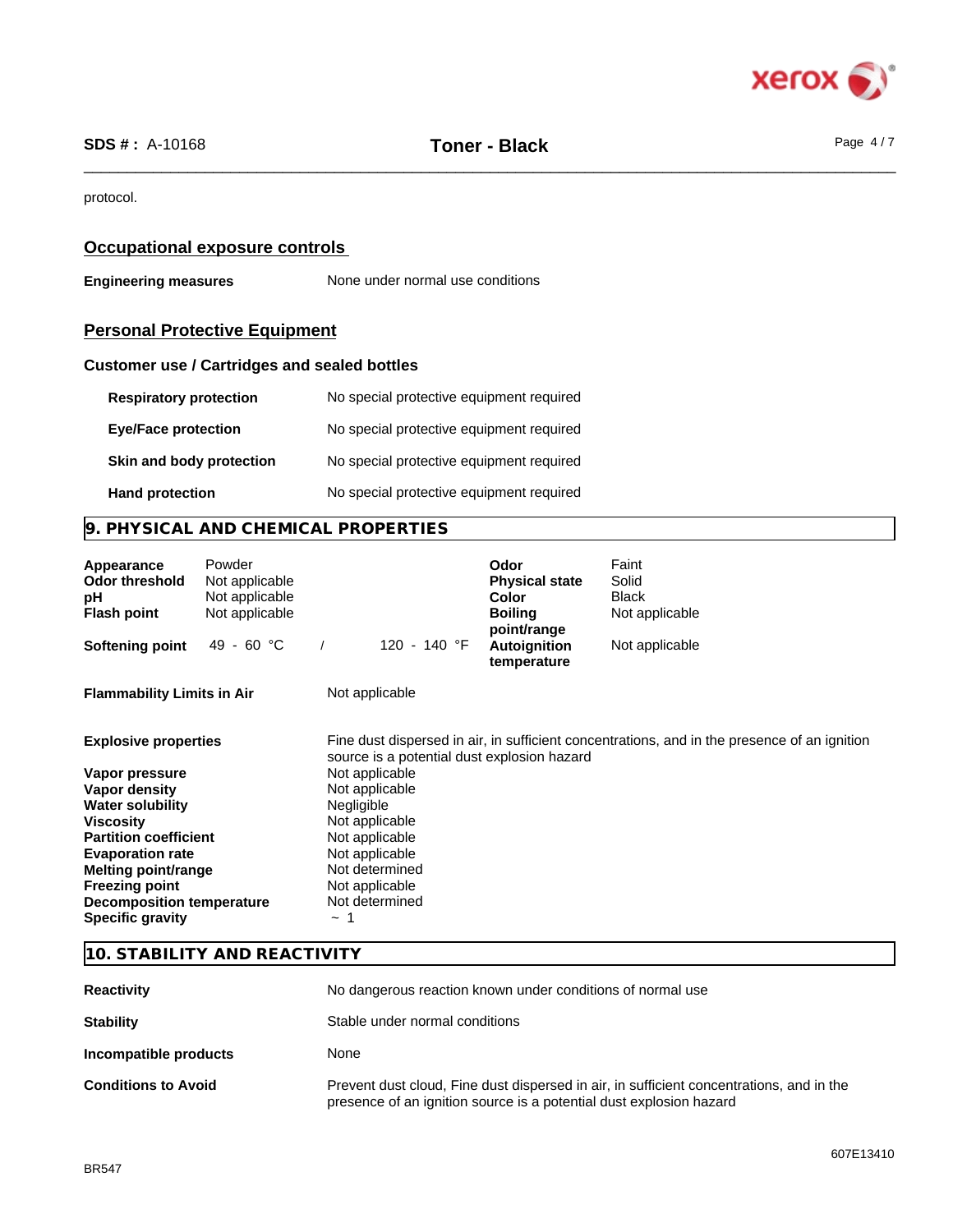

\_\_\_\_\_\_\_\_\_\_\_\_\_\_\_\_\_\_\_\_\_\_\_\_\_\_\_\_\_\_\_\_\_\_\_\_\_\_\_\_\_\_\_\_\_\_\_\_\_\_\_\_\_\_\_\_\_\_\_\_\_\_\_\_\_\_\_\_\_\_\_\_\_\_\_\_\_\_\_\_\_\_\_\_\_\_\_\_\_\_\_\_\_\_ **SDS # :** A-10168 **Toner - Black** Page 5 / 7

| Hazardous Decomposition Products None under normal use |                                                                                      |                                                                                               |            |  |
|--------------------------------------------------------|--------------------------------------------------------------------------------------|-----------------------------------------------------------------------------------------------|------------|--|
| <b>Hazardous polymerization</b>                        | Hazardous polymerization does not occur                                              |                                                                                               |            |  |
| <b>Hazardous reactions</b>                             | None under normal processing                                                         |                                                                                               |            |  |
| 11. Toxicological Information                          |                                                                                      |                                                                                               |            |  |
|                                                        |                                                                                      | The toxicity data noted below is based on the test results of similar reprographic materials. |            |  |
| <u><b>Acute Toxicity</b></u>                           |                                                                                      |                                                                                               |            |  |
| <b>Product Information</b>                             |                                                                                      |                                                                                               |            |  |
| <b>Irritation</b>                                      |                                                                                      | No skin irritation, No eye irritation                                                         |            |  |
| Oral LD50                                              | $> 5$ g/kg (rat)                                                                     |                                                                                               |            |  |
| Dermal LD50                                            | $> 5$ g/kg (rabbit)                                                                  |                                                                                               |            |  |
| <b>LC50 Inhalation</b>                                 | $> 5$ mg/L (rat, 4 hr)                                                               |                                                                                               |            |  |
| <b>Eyes</b>                                            | No known effect                                                                      |                                                                                               |            |  |
| <b>Skin</b>                                            | No known effect                                                                      |                                                                                               |            |  |
| <b>Inhalation</b>                                      | No known effect                                                                      |                                                                                               |            |  |
| Ingestion                                              | No known effect                                                                      |                                                                                               |            |  |
| <b>Chronic toxicity</b>                                |                                                                                      |                                                                                               |            |  |
| <b>Product Information</b>                             |                                                                                      |                                                                                               |            |  |
| <b>Chronic effects</b>                                 | No known effects under normal use conditions                                         |                                                                                               |            |  |
| <b>Main symptoms</b>                                   | <b>Overexposure may cause:</b> mild respiratory irritation similar to nuisance dust. |                                                                                               |            |  |
|                                                        | Aggravated Medical Conditions None under normal use conditions                       |                                                                                               |            |  |
| Carcinogenicity                                        | See "Other Information" in this section.                                             |                                                                                               |            |  |
| <b>Chemical Name</b>                                   |                                                                                      | <b>IARC</b>                                                                                   | <b>NTP</b> |  |
| Carbon Black                                           |                                                                                      | 2B                                                                                            |            |  |
| Titanium dioxide                                       |                                                                                      | 2 <sub>B</sub>                                                                                |            |  |

### **Other information**

The IARC (International Agency for Research on Cancer) has listed carbon black as "possibly carcinogenic to humans". The classification is based on studies evaluating pure, "free" carbon black. In contrast, toner is a formulation composed of specially prepared polymer and a small amount of carbon black (or other pigment). In the process of making toner, the small amount of carbon black becomes encapsulated within a matrix. Xerox has performed extensive testing of toner, including a chronic bioassay (test for potential carcinogenicity). Exposure to toner did not produce evidence of cancer in exposed animals. The results were submitted to regulatory agencies and published extensively.

The IARC (International Agency for Research on Cancer) has listed titanium dioxide as "possibly carcinogenic to humans". The classification is based on studies in rats using pure, unbound TiO2. Based on the review of available study results, when this product is used as intended, Xerox has concluded that the presence of titanium dioxide in this mixture does not present an increased risk of lung cancer or chronic respiratory disease.

| <b>Other toxic effects</b>  |                                          |
|-----------------------------|------------------------------------------|
| <b>Product Information</b>  |                                          |
| <b>Sensitization</b>        | No sensitization responses were observed |
| <b>Mutagenic effects</b>    | Not mutagenic in AMES Test               |
| <b>Target organ effects</b> | None known                               |
| Other adverse effects       | None known                               |
| <b>Aspiration Hazard</b>    | Not applicable                           |

### **12. Ecological Information**

### **Ecotoxicity**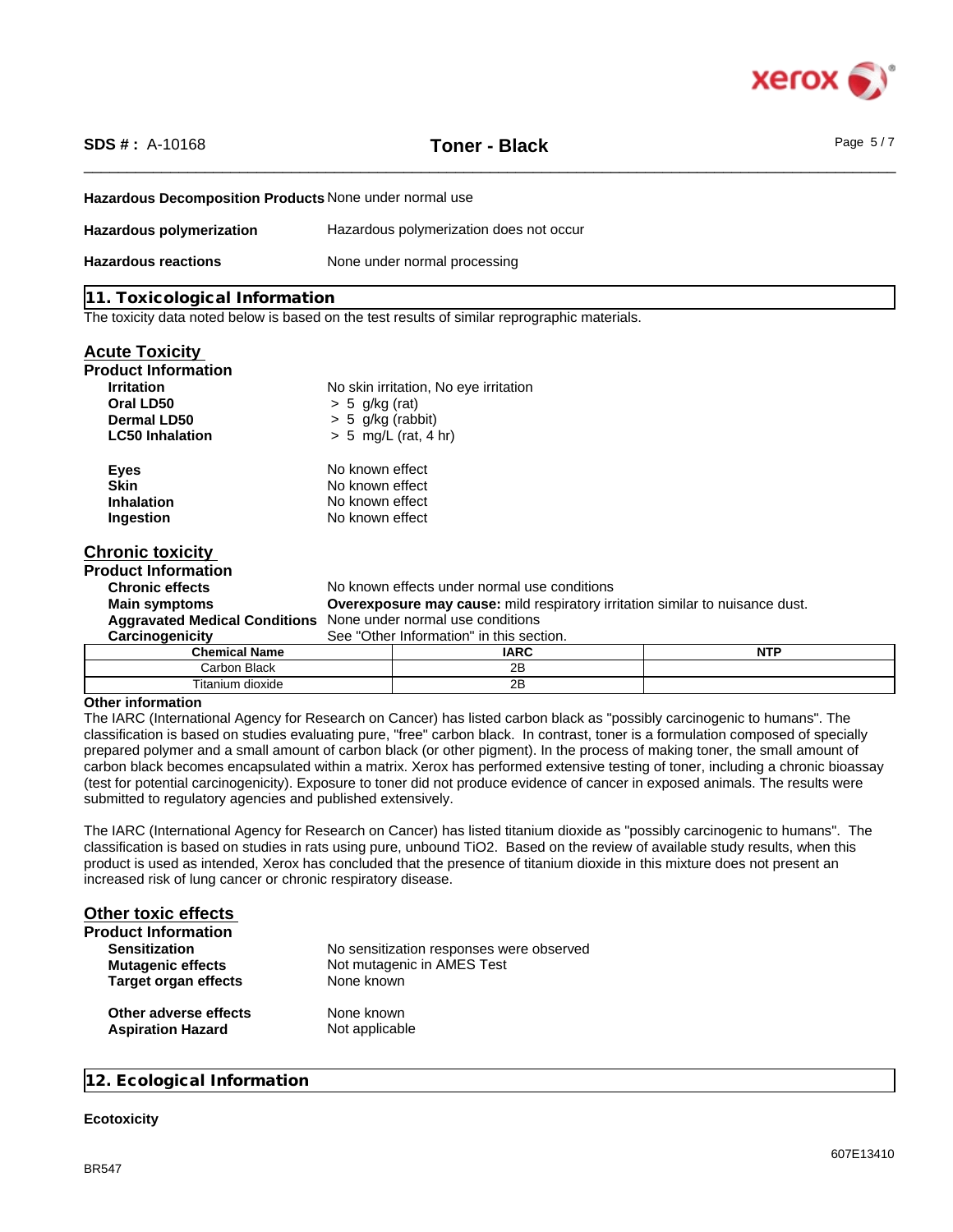

The environmental impact of this product has not been fully investigated. However, this preparation is not expected to present significant adverse environmental effects.

| 13. Disposal Considerations   |                                                                                                                                                                                                                                                                                                                                                                                                                                                                                                                                 |
|-------------------------------|---------------------------------------------------------------------------------------------------------------------------------------------------------------------------------------------------------------------------------------------------------------------------------------------------------------------------------------------------------------------------------------------------------------------------------------------------------------------------------------------------------------------------------|
| <b>Waste Disposal Methods</b> | This material, as supplied, is not a hazardous waste according to Federal regulations (40)<br>CFR 261). This material could become a hazardous waste if it is mixed with or otherwise<br>comes in contact with a hazardous waste, if chemical additions are made to this material, or<br>if the material is processed or otherwise altered. Consult 40 CFR 261 to determine whether<br>the altered material is a hazardous waste. Consult the appropriate state, regional, or local<br>regulations for additional requirements. |
| <b>Contaminated packaging</b> | Dispose of in accordance with local regulations.                                                                                                                                                                                                                                                                                                                                                                                                                                                                                |

### **14. TRANSPORT INFORMATION**

**Note** This material is not subject to regulation as a hazardous material for shipping

### **15. REGULATORY INFORMATION**

### **OSHA Regulatory Status**

This product is an article which contains a mixture / preparation in powder form. Safety information is given for exposure to the article as sold and used by the customer. Intended use of the product is not expected to result in exposure to the mixture / preparation based on the packaging and method of dispensing.

While this material is not considered hazardous by the OSHA hazard Communication Standard (29 CFR 1910.1200), this SDS contains valuable information for the safe handling and proper use of the product. This SDS should be retained and made available to employees and other users of this product.

### **International Inventories**

| <b>TSCA</b>     | Complies |
|-----------------|----------|
| <b>DSL/NDSL</b> | Complies |

### **U.S. Federal Regulations**

### **SARA 313**

Section 313 of Title III of the Superfund Amendments and Reauthorization Act of 1986 (SARA). This product does not contain any chemicals which are subject to the reporting requirements of the Act and Title 40 of the Code of Federal Regulations, Part 372 **Clean Water Act**

This product is not regulated as a pollutant pursuant to the Clean Water Act (40 CFR 122.21 and 40 CFR 122.42).

**Clean Air Act,Section 112 Hazardous Air Pollutants (HAPs) (see 40 CFR 61)**

This product is not regulated as a hazardous air pollutant (HAPS) under Section 112 of the Clean Air Act Amendments of 1990. **CERCLA**

This material, as supplied, does not contain any substances regulated as hazardous substances under the Comprehensive Environmental Response Compensation and Liability Act (CERCLA) (40 CFR 302) or the Superfund Amendments and Reauthorization Act (SARA) (40 CFR 355). There may be specific reporting requirements at the local, regional, or state level pertaining to releases of this material

### **TSCA**

TSCA 12(b) does not apply to this product.

### **US State Regulations**

### **California Proposition 65**

Carbon black is regulated under California Proposition 65 only if in the form of "airborne, unbound particles of respirable size". Toner products do not contain carbon black in the form of "airborne, unbound particles of respirable size". Therefore, the